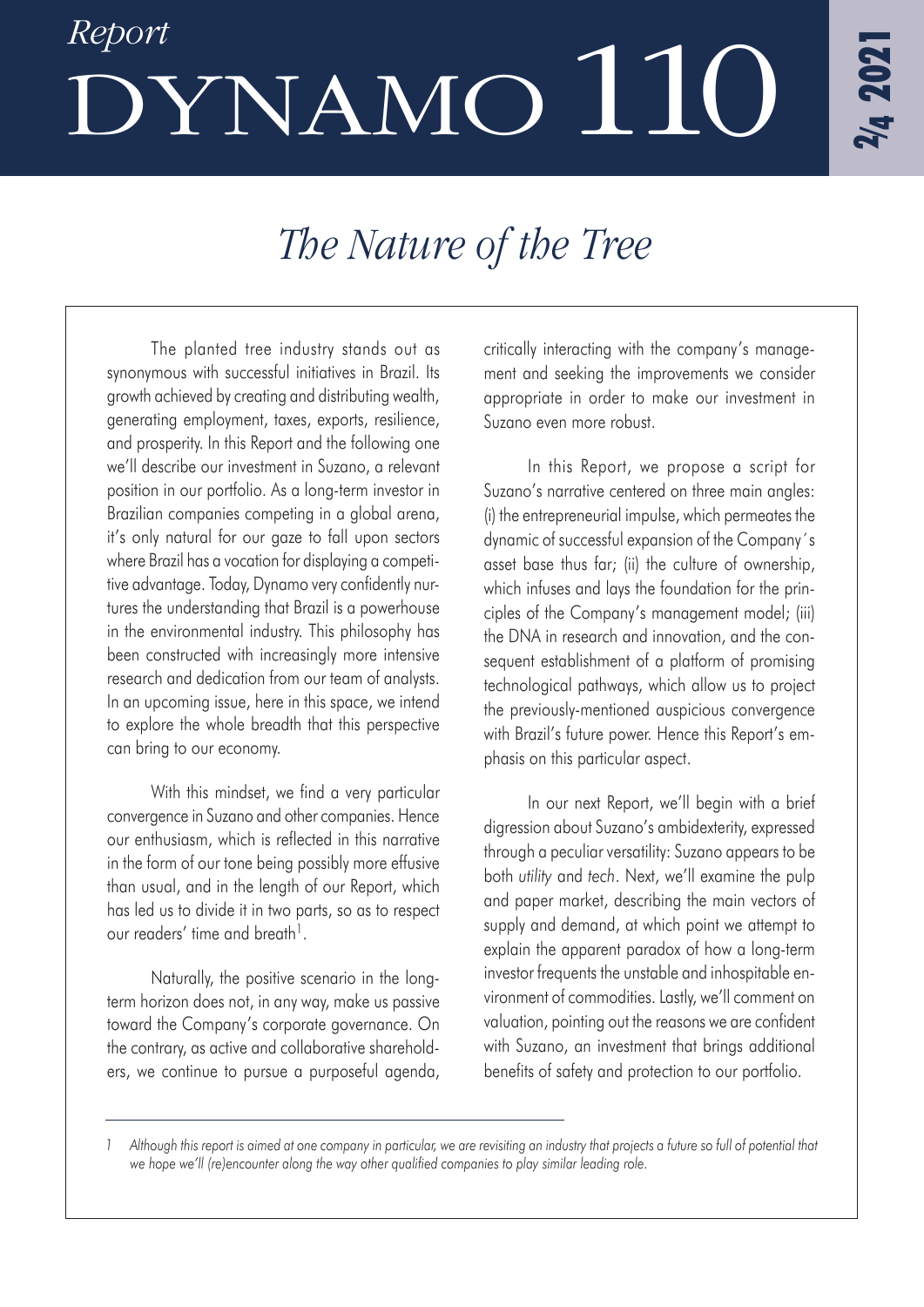First, a bit of history to understand the Company's origin and trajectory. In January 1924, the São Paulo Board of Trade finally approved the creation of Leon Feffer & Co. The young entrepreneur had arrived in the country five years earlier, after emigrating from Ukraine with his family. Life during those early days was just what one would imagine: hard work as a traveling merchant, buying and selling a little of everything, including paper. In his daily struggle for credit, Leon won the sympathy of a manufacturer and a distributor. He knocked door to door at stationery stores and bookstores. He rented a location downtown that served as a warehouse and store for direct sales. Over time, sales grew. A second store was added, with a printing press and a paper bag machine.

The years go by. A true entrepreneur is someone who perceives nuances where common sense sees only platitudes. With a keen eye for opportunities, in the midst of the 1929 economic crisis, Leon learned of a tragic fire that struck a paper company. Visiting a burned-out warehouse might seem pointless, but not to someone intimately familiar with the industry. Paper, when well pressed, does not burn, because it contains no oxygen under the surface. Leon asked his friends for a loan and bought a significant volume of paper reels for the price of rubble. He trimmed away the burnt outer layers and uncovered the intact material underneath that would give him working capital for years to come.

The business continued to prosper. By this point, LF & Co. had its own building that housed the printing press, an envelope machine, and the paper inventory. It was then that Leon had a "vision." Commerce was a profitable business, but Brazil stood to offer greater opportunities in industry. War was approaching in 1939 and the supply of imported paper was becoming more uncertain. His plan was to start producing locally, but a paper-making machine required another level of investment. Leon went all in. He sold everything he had built thus far: the building, machines, inventories, the house where he lived, even his wife's jewelry... He liquidated the company, his children went to public school, and his family started living in a boarding house. In light of the hardships of the past, risking every single hard-won achievement of the 15 previous years further underlines his entrepreneurial drive.

Animal spirits, a gut feeling, keen intuition... It's hard to find suitable descriptions, be it in cognitive science or the discipline of decision-making under uncertainty. The fact is that true entrepreneurs are sculpted from a rare and unique type of clay.

In two years of a lot of work and meticulous planning, the paper-making machine was ready and producing 20 tons a day. The risky venture proved to be successful and paved the way for the company, now called the Leon Feffer & Co Paper Industry, to continue making progress. Time passed and, by the mid-1950s, there were already three machines. The post-war flows of trade hadn't yet returned to normal, and the years showed what a liability it was to be dependent on imported raw materials. In order to achieve the self-sufficiency so strongly desired, it would be needed to develop a domestic supply of virgin fiber. Leon´s son, Max, was put in charge of the ambitious project. A team of researchers set up in a laboratory at the University of Florida with samples from various trees planted in Brazilian soil. After hundreds of specialized tests and trials, the unlikely eucalyptus tree emerged victorious and Suzano penned one of the most impressive chapters of pioneering spirit in the history of Brazilian business. Hardwood eucalyptus pulp would transform the industry landscape in the decades to come, displacing traditional incumbents and establishing the new geography of global production.

Today, Suzano is the world's largest producer of market pulp, with 10.9 million tons/year of installed capacity over seven plants in Brazil. It maintains 1.3 million hectares of planted and certified forests. It also has five paper conversion plants with 1.4 million tons of processing capacity, three seaport terminals, and 12 dedicated ships. With the recent announcement of the Cerrado project in Ribas do Rio Pardo (MS), an additional 2.3 million tons/ year of pulp will be produced starting in 2024, the year when the company celebrates its 100<sup>th</sup> anniversary. Since the pilot plant with 25 tons/day of capacity that opened in 1957, Suzano has never stopped growing and innovating, and was the first manufacturer in the industry to produce paper made from 100% eucalyptus pulp at commercial scales. In the 1960s and 1970s, the Company expanded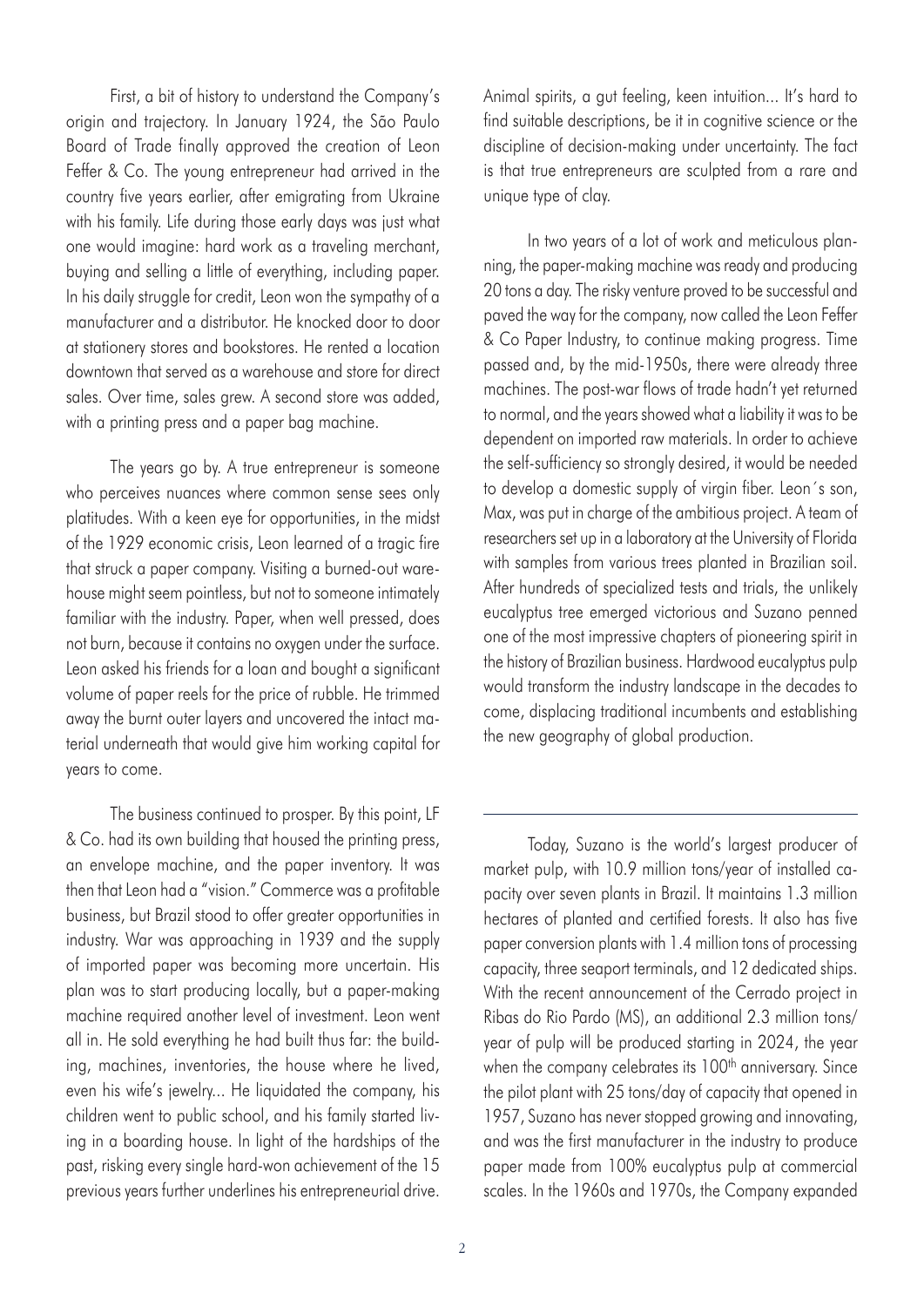its pulp production capacity several times, all of which were quickly absorbed by its new paper-making machines, whose quality and market acceptance fed additional demand for pulp. Eucalyptus proved to be highly competitive from the beginning, which opened the way for exports.

The Bahia Sul project, a 50%/50% joint venture with Vale that began in the 1980s, started production in 1992 with a capacity for 500,000 tons of hardwood eucalyptus pulp. The following year, the first printing and writing paper machine was unveiled at the plant, with a capacity for 250,000 tons, and added to the pulp production line. In 2001, Suzano acquired Vale's share of the joint venture, which was renamed the Mucuri unit, and whose 2<sup>nd</sup> production line would be added in 2007. In 2004, a partnership was formed with VCP to jointly acquire Ripasa, forming Conpacel. Similarly, in 2011, Suzano then acquired this second joint venture's entire capital stock, and renamed it the Limeira unit. In 2013, another important leap forward: a new frontier was inaugurated in Brazil with the Imperatriz plant in the state of Maranhão, a bold project at the time with 1.5 million tons of pulp capacity. In 2018, the merger with Fibria was announced, which was completed the following year. Fibria, with practically twice as much capacity as Suzano, brings the following plants: Três Lagoas (MT), Jacareí (SP), Aracruz (ES), 50% of Veracel (BA), and its stake in Portocel, a seaport terminal specializing in pulp and paper located in Aracruz (ES). The world's largest pulp company is now formed. Meanwhile, the Group's original business, paper, is still present and has become more profitable over time, after a successful strategy of distribution channels disintermediation, bringing closer the end consumer. As an integrated player, the Company has been gaining market share. Notwithstanding, with the dizzying growth of pulp, paper currently represents about 10% of the Company's total revenue.

An entrepreneurial spirit is something that has always been part of Suzano's history, for over a century. In capital-intensive industries with long-term projects, investment decisions require careful planning capacity as well as a very significant dose of fearless business sense. Suzano expanded its capacity in discrete leaps and at moments that were nowhere close to obvious. The Bahia Sul project, which cost US\$1.4 billion, was conceived of in Brazil's

"lost decade" of the 1980s, a time of political transition and economic instability. The Imperatriz project stubbornly resisted the global financial crisis and moved forward despite the suspicious around the forestry performance in a less-domesticated region. And, conversely, the merger with Fibria — a singular opportunity for consolidation in the industry — kicked off a set of concerns about liabilities that are typical of transactions of this scale: questions about the implementation of the operational and commercial integration, about the cultural alignment and motivation of the management teams, and especially about financial stress, since the New Suzano's capital structure brazenly tested the limits of tolerable leverage. Perhaps here we should see updated manifestations in the second and third generations of that peculiar gene that drove Mr. Leon Feffer into the uncertain routes of pioneering.

Under the yoke of a "premature" transition from the second to the third generation, due to the unexpected death of his father Max in 2001, the firstborn David Feffer designed and executed very long-term planning thanks to an "owner's company" perspective that considers time in terms of generations, not quarters. Under this paradigm, the Company established a new organization model containing three fundamental principles: defined control, professional management, and commitment to stakeholders.

From this point forward, we see a clearer understanding of the institutional role of capital markets as an ally of the Group's long-term aspirations. The bygone mentality of a "semi-public"*2* company gradually gave way to a more modern vision of a corporation. In 2004, Suzano joined Bovespa's Level 1 corporate governance standards. In 2017, the Company was listed under Novo Mercado rules, by migrating shares to par value; i.e., preferred shares became common shares without any discount. Governance is an ongoing process. Topics evolve and we at Dynamo

*<sup>2</sup> As our interactions with Suzano have grown more frequent, we have naturally learned and come to repeat, in this Report and the next, some terms and expressions they use in their communication. For the sake of readability and to avoid using multiple footnotes, we use quotation marks freely. In addition to Suzano's press releases and documents, we have also consulted other references, which, as usual, may be found on our website, www.dynamo.com.br, under the Library menu.*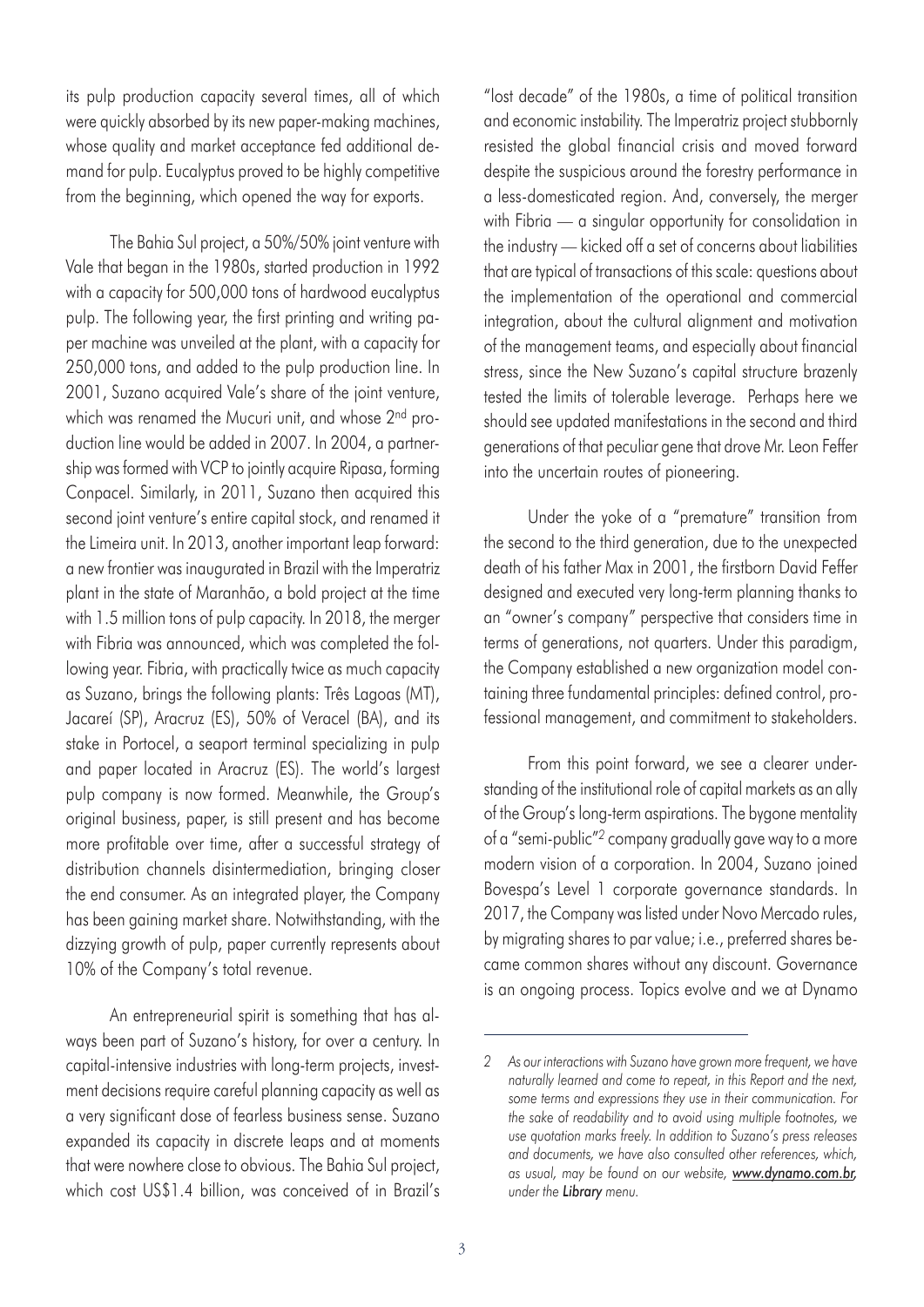invariably have points to discuss with the Company, which keeps its channels open for constructive dialog.

The Feffers, faithful to those three principles, were one of the few private groups in Brazil that prospered with consistent, long-term growth, while managing to maintain substantial equity interest in the operating company. The (not so numerous) diversification attempts were discontinued and, invariably, the funds returned to the original pulp and paper business. For example, in 2012, when capital was raised to move forward the Imperatriz project, the family, which had divested from the petrochemical assets years earlier, took the opportunity to increase its stake in the Company, demonstrating the eagerness to concentrate even more equity in the industry at a critical moment of portfolio reorganization.

Even after the merger with Fibria, the family kept a significant stake of 44%. Reluctance to excessively dilute equity participation often reveals a healthy aspect of "attachment" to control and also serves as discipline in the face of potentially reckless aspirations for growth. When economic interest falls to lower levels, empire-building decisions become more frequent. The non-diversified net worth status of an "insider" dominant shareholder gives a significant signal to portfolio investors. Naturally, the interests of these two types of shareholders align in a longer investment horizon. Long-term minority investors will benefit from the decisions properly taken when the control is fairly, competently, and prudently exercised. On the other hand, shorter-term investors tend to focus on apprehensions of specific peaks of leverage, which are inevitable in cyclical businesses with discrete investments.

The move to professional management usually sets off a critical moment in the trajectory of family businesses. It involves delicate elements of individual psychology and family sociology, so a good transition requires talent and emotional intelligence from those leading the process. David realized that a personal example would be the most believable, so he renounced his position as CEO to become chairman, and thereby paved the way for the other family members to also leave their executive roles. Today, Suzano has a team of qualified executives whose accolades range beyond the industry. When the transition to professional management is not well done in a family company, it is common to see latent tension between executives and shareholders. In Suzano's case, the symbiosis seems to work well. The resounding belief that infuses Suzano's way of being - "strong and gentle", as stated by Max Feffer - could find no more fitting tone than in the voice of the current CEO.

The model's third pillar, "commitment to stakeholders," gave rise to a management agenda that would prove to be ahead of its time. Even before the term "ESG" first appeared, Suzano listed "conducting business in a socially and environmentally responsible manner" as a strategic priority in its press releases. With its Mucuri plant, Suzano became the first pulp and paper company in the world and the first company in North, Central and South America (in any industry) to obtain the ISO 14001 international certification for environmental management standards. Since 1999, the Ecofuturo Institute, an NGO conceived of and sponsored by Suzano, has promoted "sustainable development, environmental awareness, education, and professional training." This proves that the group's sustainability initiatives are long-rooted, and in this context, we can see that the confidence in the ambitious commitments Suzano has been assuming toward its ESG agenda has been wellplaced. By 2030, among other goals, the company intends to raise 200,000 people above the poverty line, offer 10 million tons of renewable products that can replace fossil materials, remove 40 million net tons of  $CO<sub>2</sub>$  equivalent/ year, and promote the connection of 500,000 hectares of priority areas for biodiversity conservation in the Cerrado, Atlantic Forest, and Amazon Rainforest.

The seriousness with which Suzano has been caring for the interests, and organically incorporating the aspirations, of all stakeholders in its business plan, while pursuing operational efficiency and delivering profitability for its shareholders, is the best proof that the current governance system has been improving at a very reasonable pace*3.* In our opinion, we should not venture in the direction of

*<sup>3</sup> Examples of these improvements at Suzano can be seen by the presence of independent and qualified professionals on the Board of Directors, as well as the design of committees, most notably the strategy/innovation and sustainability committees, that work intensely to align strategic visions and prepare the Company for the future.*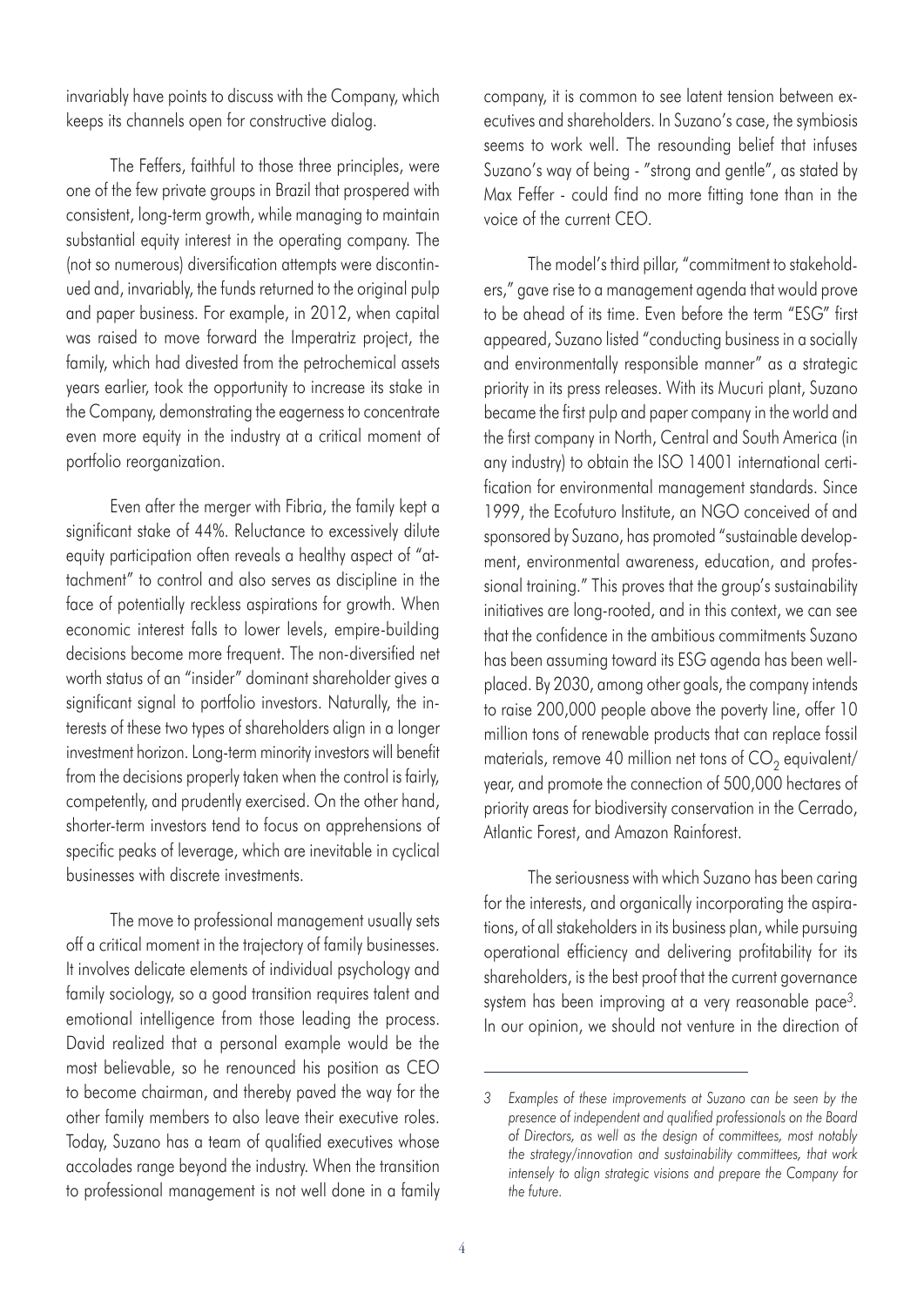"radical stakeholderism," as some suggest, at the risk of losing the accountability structure that has thus far ensured such satisfactory results for all.

Another essential ingredient in Suzano's trajectory, one which more closely resembles an operating system (software) than physical assets (hardware), is innovation. No century-old company can remain relevant over such a long period of time without adequately reinventing itself. If we recall Dynamo Report 108, the leaps that bring Suzano forward in successive S-curves have occurred through discrete and more obvious increases in manufacturing capacity, coupled with numerous, less-visible, incremental improvements that keep the Company among the world's most competitive within the industry while also developing new lines of business. Thus, in addition to the breakthrough discovery of eucalyptus, Suzano has pioneered several other innovations: it was the first manufacturer in the world to produce fluff pulp, used in diapers and sanitary pads, from hardwood fiber; the first to obtain approval for commercial use of a genetically modified variety of eucalyptus; the first to extract lignin from black liquor and establish a dedicated commercial plant with 20,000 tons of capacity (Limeira). It was also pioneer in using continuous digesters, bleaching with chlorine dioxide, producing high-quality recycled printing paper from OCC, and producing tissue paper in integration with pulp (Imperatriz and Mucuri).

One field where innovation has been particularly relevant is forestry. Over the last 50 years, the increased productivity in Brazilian forests, measured by MAI (Mean Annual Increment), jumped from 17-20 m<sup>3</sup>/ha/year to almost 60 m3/ha/year in the best stands. This degree of efficiency has launched Brazil past other countries to the position of lowest-cost producer in the world, significantly reducing the harvest time of eucalyptus to seven years. By harvesting faster, the planted area required per ton of produced pulp is reduced, and, as a result, the average radius (distance from the forest to the industrial plant) tends to be smaller. Although we usually attribute this performance exclusively to the country's soil and climate conditions, this is not quite the case. In some regions, rainfall patterns have been getting worse over time. Science and technology explain an important part of this performance, based on meticulous work selecting, cloning, and conducting

genetic research over decades by the large companies in the industry (Suzano, Klabin, Aracruz, VCP, Fibria and Duratex), in partnership with Brazilian public research institutes and federal universities (EMBRAPA, ESALQ, IPEF, SIF, FUPEF, CEPEF, IPT).

It has been a long journey to "domesticate" eucalyptus since the first plantations, in the early years of the last century, aiming to provide fuel for locomotives. Since then, the so-called biotic threats (pests and diseases) and abiotic changes (to soil, water, and climate) have been present, posing constant challenges to planters. The industry counterattacks with creativity and innovation. One of the most striking records of this struggle was the development of the hybrid clone by Aracruz, after a wave of devastating fungal attacks that almost shut down the pioneering project in Espírito Santo in the early 1970s. Here is another extraordinary chapter in the history of entrepreneurship in the industry, led by the Lorentzen family.

Suzano bred resistant varieties that could grow in harsh, dry environments, further reducing the need to use agrochemicals and pesticides. The Company developed a high-precision molecular marker (with 80% accuracy) that allowed for the early selection of young seedlings best fitting each type of region's climate and soil characteristics. It has also been developing an innovative digital tool, using analytics and big data, to find the best cloning solution for each region, in addition to delivering 2% better forestry productivity, contributing to reduce the average radius. In 2015, FuturaGene, a wholly-owned subsidiary of Suzano and a leader in forestry biotechnology with research centers in Brazil and Israel, became the first company in the world to obtain regulatory approval to commercially plant a genetically-modified variety of eucalyptus with higher productivity.

Science's dive into the cell structure of farmed trees shows us a reality we had never previously suspected. In addition to the possibilities from genetic manipulation, as this refining work progresses, new properties of the wood's components are revealed, leading to new lines of research with promising applications. It's a journey reminiscent of our analysis process here at Dynamo: the deeper we dig, the more attributes emerge of the different companies' veins of reality. And so, the widespread metaphor of "trees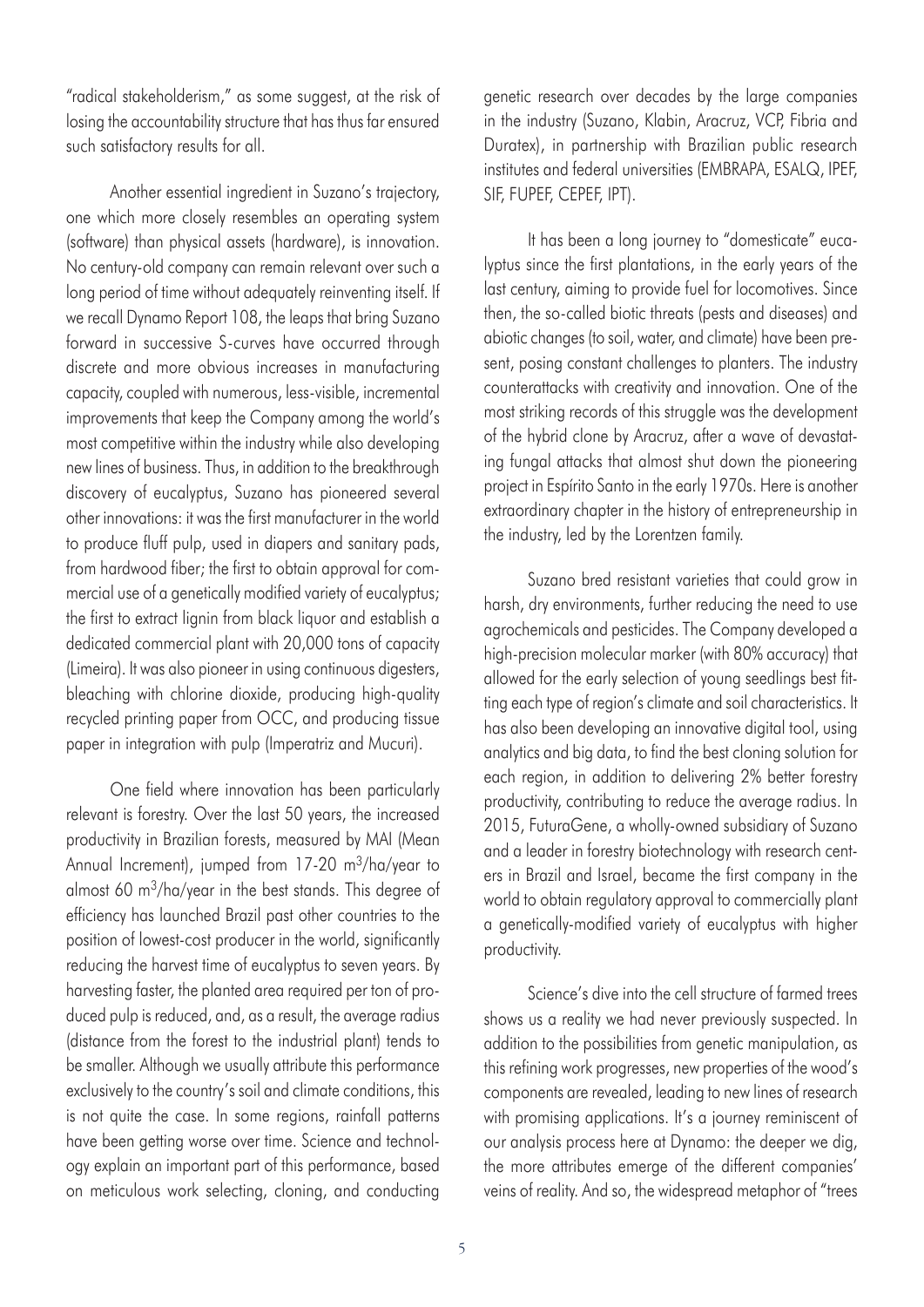and forests," comparing micro approach and macro vision, deserves an update. We have discovered such a vast richness of microscopic elements that each tree itself behaves like a forest...

As an illustration, let's look at lignin. It is known that plant biomass has three fundamental components: cellulose, hemicellulose, and lignin. The main ingredient for making paper, and the focus of the industry's interest, has always been cellulose. Lignin, one of the most resistant substances in nature, is recognized for its roles in sustaining the cell structure of trees and protecting plant tissues. But in the cellulose manufacturing process, lignin has always been seen as a hindrance. This is because it acts as a barrier preventing access to the cellulose, while also adding an unwanted pigmentation to the cellulose pulp. Furthermore, lignin extraction is one of the costliest steps in production, requiring a great deal of energy and a large amount of chemicals to be separated. On the other hand, lignin has a higher carbon content than carbohydrates, and removing it helps to reduce the load on the recovery boiler. Over time, the industry has come to understand this molecule's ability to store and release bioenergy. Black liquor, when burned in a specific boiler, produces steam, which drives a turbine, turning pulp mills into thermoelectric power plants. For instance, a project recently announced by Suzano will produce a 90 MW surplus per year, enough energy to supply a city of 1.4 million inhabitants. By reversing the thermodynamic balance of the process, the energy revenue reduces direct costs and adds astonishing competitiveness to the most modern manufacturing units.

The newly-discovered economic use of the tree's energy potential has repercussions for the forestry industry. And so, FuturaGene has started developing new lignin molecules that can be broken down at lower temperatures, requiring less energy and fewer chemicals in the pulp production process, further improving the equation. Today, lignin can already be used to manufacture phenolic resins (such as adhesives for laminates and plywood), as an antioxidant for elastomers, and as a substitute for graphite in electric car batteries. Its use is also being tested as a raw material used to produce thermoplastics and dispersants. Researchers suspect that, in the future, it could replace carbon fiber. Discoveries in increasingly noble applications multiply lignin's potential value several times over. Suzano's pioneering plant in Limeira, with its commercial production of 20,000 tons/year, may leverage previously unimaginable opportunities. In the metamorphosis of innovation, lignin started as a problem, became an input, and is now evolving into a product with high added value.

Another byproduct obtained from deconstructing trees is nanocellulose, in its more promising versions, nanocrystalline and microfibrillated cellulose (MFC). MFC is a microparticle of cellulose ten times thinner than a strand of hair. There are numerous potential applications, including paper and packaging (reinforcements), paints, cosmetics, thickeners, fiber cement, pharmaceuticals, and food (barriers). There are still technological and industrial challenges to be overcome — such as the drying and rehydration stages — in order to reduce production/logistics costs and make MFC more competitive. Suzano has made progress applying MFC to replace fossil resources in cleaning products and in manufacturing paints and fiber cement tiles, but the most advanced line of applications is in the textile sector, through its participation in Spinnova. The Finnish startup has developed a mechanical process that can turn the nanocellulose produced from Suzano's eucalyptus forests into a staple fiber used to manufacture the threads that are woven into fabric. The product is completely natural, biodegradable, and recyclable, does not use harmful chemicals, solvents of any kind or micro plastics, and represents a 60% reduction in the carbon footprint and a 90% reduction in the use of water compared to cotton yarn. No wonder it has already attracted the attention of partners such as Adidas, The North Face, and H&M. The expected industrial ramp-up is to grow from 1,000 tons produced next year to one million tons in 2029. Spinnova has recently held its IPO on the Finnish Stock Exchange and is being valued at approximately € 700 million. This is an early display of the value of a platform that has huge potential. Just to get an idea of the orders of magnitude involved, the clothing sector of the textile industry is a market measured at approximately 110 Mtons and dominated by products based on synthetic fibers made from petrochemicals (60%) and cotton (25%).

In the field of bio-oil, Suzano is progressing, in partnership with the US company Ensyn, in the US\$130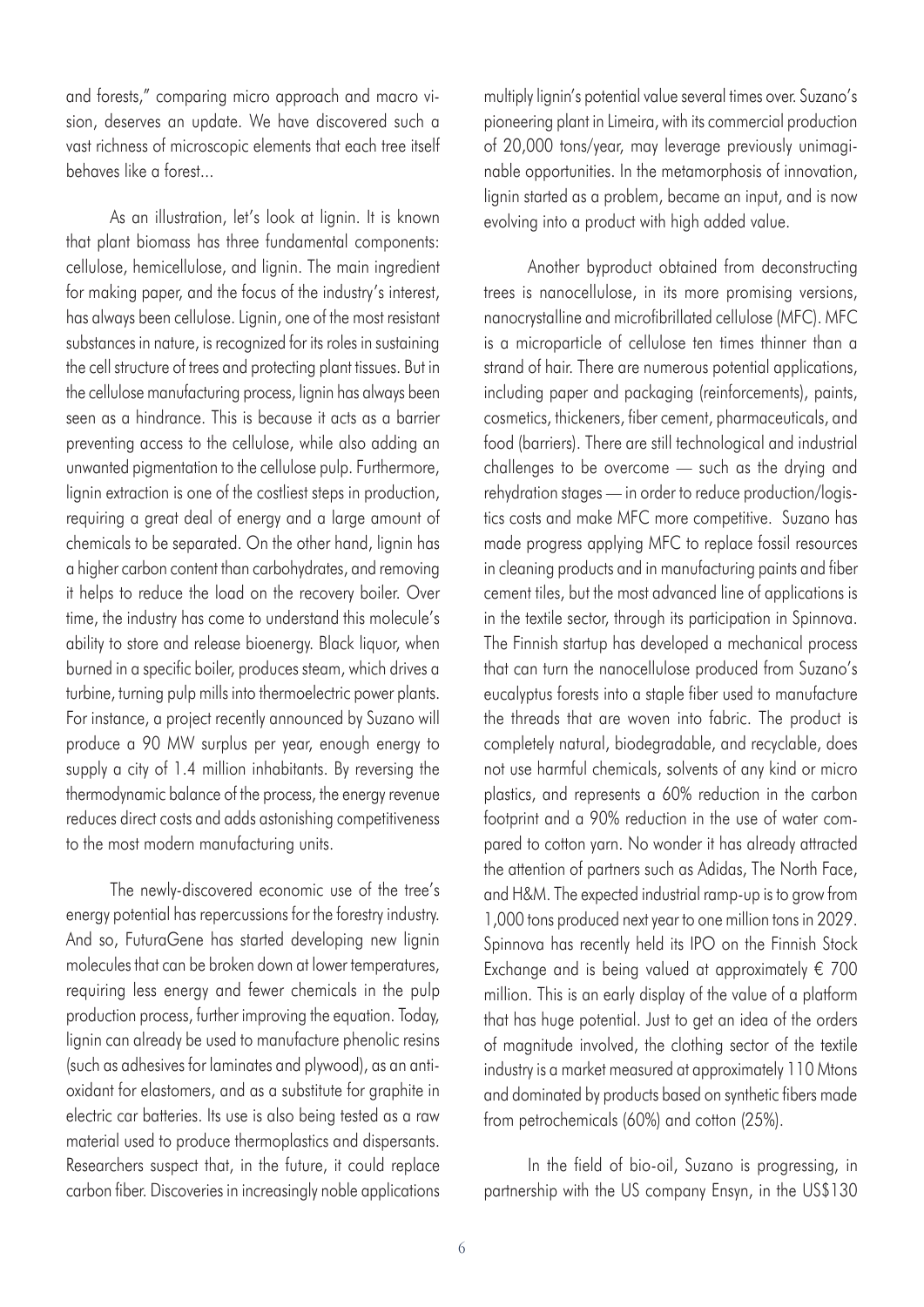million project in Aracruz, using rapid thermal processing technology. The plant will have the capacity to produce 80 million liters/year that should be processed in refineries in the United States and Europe. As for bio-composites, the strategy is to blend eucalyptus cellulose into fossil-based resins, such as polypropylene and polyethylene, to reduce the carbon footprint in the plastic chain, especially in the production of durable goods. Suzano holds the patent for this process, and tests indicate that up to 60% of the fossil component can be replaced with cellulose fiber. In single-use products, the goal is to move away from plastic altogether. Here, the research is focused on solutions to improve the physical and mechanical characteristics of the base paper as well as the recyclable/biodegradable properties of the barriers coating the paper surface. Replacing plastic with paper is already a reality in some segments — such as straws, cups, and flexible packaging — and is supported by legislation in several countries that have set targets for reducing and banning the use of plastic-based consumer products. Nordic companies, such as Metsa, UPM, and Stora Enso, which cannot count on the versatility of eucalyptus, are reporting considerable advances in these avenues of research.

Despite its developments in various lines of research, this whole process is organic and not dispersed. The technologies for producing electricity, steam, biofuels, and bioproducts are all integrated in this concept of a forest-based biorefinery, which consists of an industrial plant converting forest biomass into pulp and/or paper. Suzano's wood refinery journey isn't new. Their investment in technology began decades ago and is expressed in the discipline of their growing R&D budgets, as well as in their landmark of almost 100 fully-dedicated scientists, not to mention the numerous cooperation projects with universities, research institutes, and technology partnerships with other companies. The biorefinery platform inaugurates a panel of possibilities for the Company to move forward with innovative solutions for highly promising markets, such as fuels, plastics, chemicals, textiles, and more. For Suzano, these opportunities — estimated at US\$50 billion/year — are not niche segments. And they are definitely not secondary byproducts or waste. On the contrary, they are treated as specialties, or even premium products, with high added value, regardless of whether some of the bio-compounds have to be produced in small quantities. Despite its status as a new entrant, the Company's ambition is to act in these businesses as a protagonist and strive for a significant participation. The confidence essentially resides in three pillars: (i) in the accomplishments achieved thus far, which project even more brilliant technological developments; (ii) in the understanding and control of the forest base, a fundamental resource from which everything is originated; and (iii) in the appeal of a low-carbon economy, a path with no turning back, which is likely to only grow more significant.

The portfolio of opportunities is not confined exclusively to the potency of future projects. Suzano pursues competitiveness as an obligation. And that's the way it has to be. In the world of commodities, prices are set beyond the control of each participant. It is up to the companies interested in perpetuating their presence on the market to constantly seek lower-cost positions on the industry's supply curve. Suzano currently has 32 industrial projects mapped out, with BRL 2 billion of budgeted expenses, and which by the end of 2024 may represent an estimated savings of BRL 500 million, or a BRL 46/ton reduction in cash costs. The initiatives also contribute to make environmental equation even more net positive, since they reduce ash production, chemical use, and

### *Dynamo Cougar x IBX x Ibovespa Performance up to August 2021 (in R\$)*

| <b>Period</b> | <b>Dynamo</b><br>Cougar* | <b>IBX</b> | <b>Ibovespa</b> |
|---------------|--------------------------|------------|-----------------|
| $60$ months   | 171.9%                   | 111.3%     | 105.2%          |
| 36 months     | 128.3%                   | 60.7%      | 54.9%           |
| 24 months     | 55.1%                    | 19.2%      | 17.5%           |
| 12 months     | 20.1%                    | 20.5%      | 19.5%           |
| Year to date  | 2.5%                     | 0.8%       | $-0.2\%$        |

#### *NAV/Share on April 30* = R\$ 1,720.287561000

*(\*) Indices are presented as economic reference only, and not as a benchmark.*